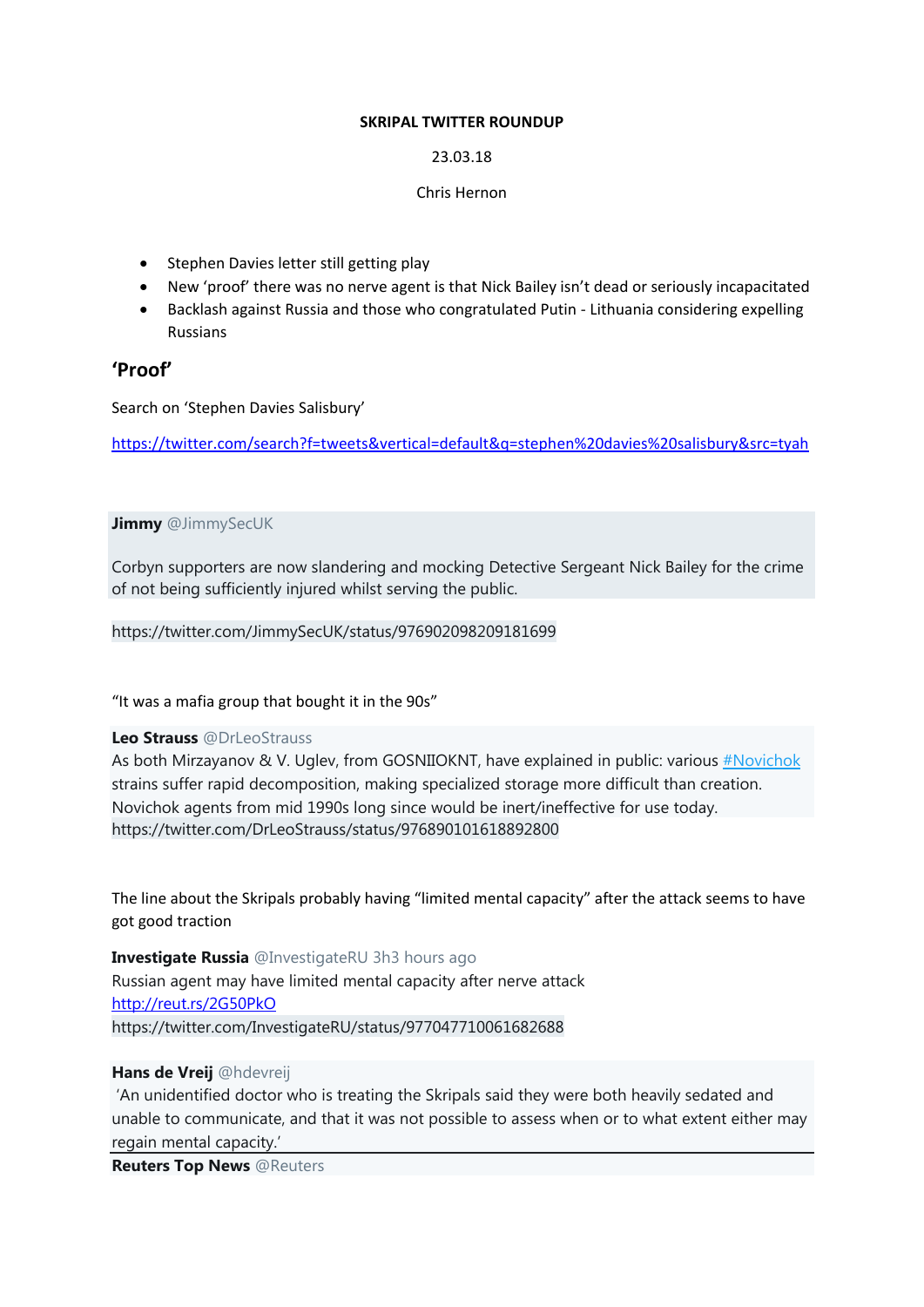Russian agent may have limited mental capacity after nerve attack reut.rs/2pyCiO9 https://twitter.com/hdevreij/status/976953816179408896

Thread by Kasparov aide Mig Greengard

https://twitter.com/chessninja/status/977049371379425280 Including **[Mig Greengard](https://twitter.com/chessninja)** @chessninja As if the US or Ukraine or whoever would risk the incredible blowback risk of getting caught KILLING PEOPLE IN THE UK WITH A NERVE AGENT just to pin one more murder on Putin.

# **[Mig Greengard](https://twitter.com/chessninja)** @chessninja

Or for the next-level pros, "Yes it was Russian intelligence, but a rogue group! Putin is losing control!" Sure. The Tsar knows all, but the Tsar knew nothing.

# **Backlash**

# **Rikard Jozwiak** [@RikardJozwiak](https://twitter.com/RikardJozwiak) [14h14 hours ago](https://twitter.com/RikardJozwiak/status/976876949124583425)

a dozen MEPs have written to [@JunckerEU](https://twitter.com/JunckerEU) questioning the way he congratulated [#Putin](https://twitter.com/hashtag/Putin?src=hash) after his election win & noted that he missed an opportunity to remind the leader of  $#Russia$  about the illegal annexation & occupation of  $#C$ rimea  $#U$ kraine

https://twitter.com/RikardJozwiak/status/976876949124583425

**Edward Lucas** [@edwardlucas](https://twitter.com/edwardlucas) This is vital test of whole international system. If you know politicians in please urge them to follow **Lithuania**"s brave lead

<http://bit.ly/2pCj0r0> <https://twitter.com/edwardlucas/status/976846950799761412>

# **[Fabrizio W. Luciolli](https://twitter.com/FWLuciolli)** @FWLuciolli

Now is the moment for the friends of [#Russia](https://twitter.com/hashtag/Russia?src=hash) "to demonstrate their influence in and over Moscow and convince President  $#Putin$  of the benefits of cooperation with  $#Europe$  and the West. Equally, the same friends need to be clear about the implications of failure." [@FrencLindley](https://twitter.com/FrencLindley) **J.S. Lindley-French @FrencLindley** 

Blog Times for Russia's 'Friends' to Face Hard Truths. Just how qualified is EU 'unqualified support' for UK post Skripal. If Russia's Euro 'friends' have any influence on Putin time they used it. Read more \_lindleyfrench.blogspot.nl/2018/03/time-f

https://twitter.com/FWLuciolli/status/976909696530571264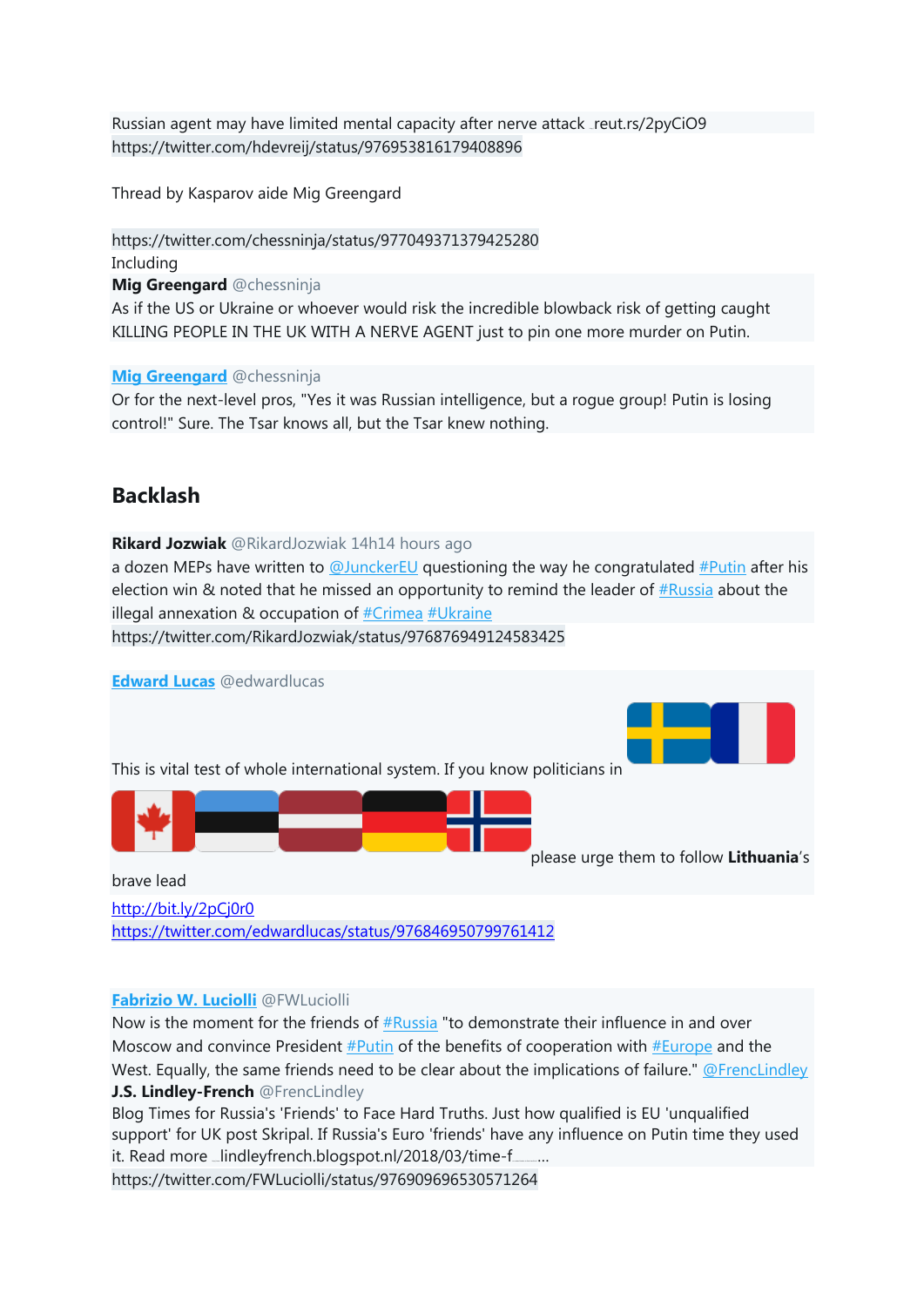#### **Bill Browder**[@Billbrowder](https://twitter.com/Billbrowder)

Thank you Iain Duncan Smith MP for a great meeting in parliament to discuss Magnitsky sanctions and how to hold Putin to account after his terrorist attack using chemical weapons on U.K. soil.

https://twitter.com/Billbrowder/status/976907689790930944

#### **[Heather Nauert](https://twitter.com/statedeptspox)**@statedeptspox [Mar 21](https://twitter.com/statedeptspox/status/976567224449290246)

Today, a Russian Foreign Ministry official said that "logic suggests" the  $\#UK$  $\#UK$  was behind the nerve agent attack on  $#Salisbury$ . That's absurd. Logic and evidence actually show  $#Russia$  was behind the attack. [@mfa\\_russia](https://twitter.com/mfa_russia)

"Today, a Russian Foreign Ministry official said that 'logic suggests' UK was behind the nerve agent attack on its own soil.

That's absurd. Logic and evidence actually show Russia was behind the attack."

**Heather Nauert** STATE DEPARTMENT SPOKESPERSON, 3/21/18



**[Henrik Breitenbauch](https://twitter.com/breitenbauch)** @breitenbauch [13h13 hours ago](https://twitter.com/breitenbauch/status/976896963852537856) We need knowledge, defence/deterrence and outreach to deal with Putin's Russia. Clearsighted analysis on Western options by [@CER\\_IanBond](https://twitter.com/CER_IanBond) \_[cer.eu/in-the-press/w](https://t.co/xETR2PZar5)..... https://twitter.com/breitenbauch/status/976896963852537856

# **Rogue state Russia, in decline**

**[Photoshopped Hat](https://twitter.com/sapient_ape)** @sapient\_ape

Why is Russia showing aerial footage of [@PHE\\_uk](https://twitter.com/PHE_uk) (Public Health England) and claiming it's Porton Down? Are they attempting to put staff there at risk or something?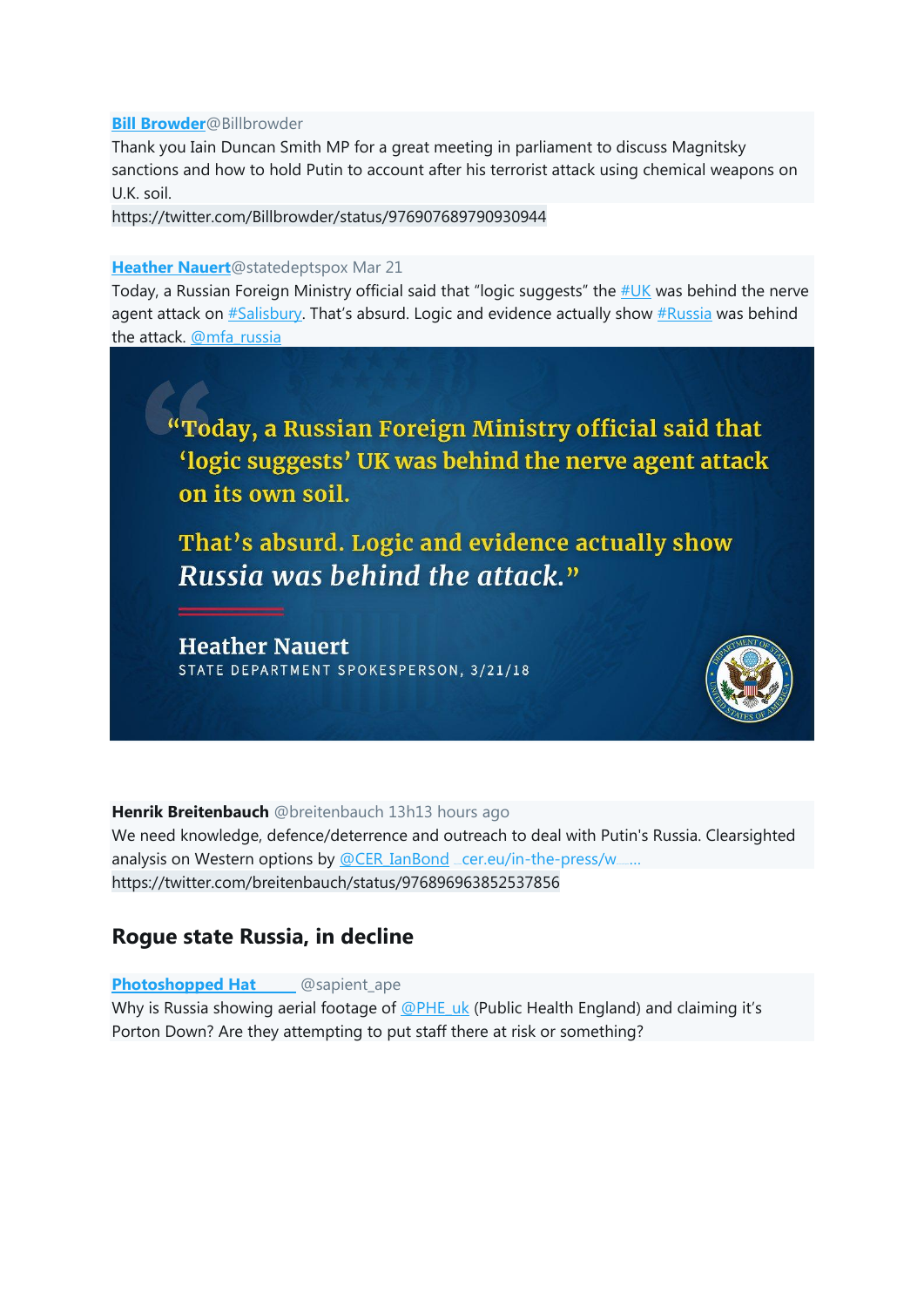The first phase of work has now completed, with more than 20 Magazines having been constructed to the highest safety and security standards to hold explosive materials. This includes substantial reinforced concrete, and lightning and independent earth protection to ensure the safety of staff and the surrounding area.

Explosive materials are all handled in accordance with stringent regulatory processes and different materials will be held in each Magazine to ensure their safe storage. For example, detection training kits for military working dogs cannot come into contact with propellants as this would provide a false indicator for the animals, so they need to be stored in separate locations.



# **Eliot Higgins**@EliotHiggins

The new construction at Porton Down Russia is claiming in its press conference are new labs are part of Project Helios, which is hardly a state secret, details of it is on the UK government's website\_gov.uk/government/new\_\_\_\_...

https://twitter.com/sapient\_ape/status/976901828615995397

Guccifer 2.0 turning out (surprise surprise to be a Russian GRU officer) **[Veli-Pekka Kivimäki](https://twitter.com/vpkivimaki)** @vpkivimaki

"But on one occasion... Guccifer failed to activate the VPN client before logging on. Working off the IP address, U.S. investigators identified Guccifer 2.0 as a particular GRU officer working out of the agency"s headquarters on Grizodubovoy Street in Moscow."

#### **The Daily Beast** @thedailybeast

EXCLUSIVE: "DNC hacker" Guccifer 2.0 was, in fact, an officer of Russia's military intelligence directorate\_thebea.st/2FXFPAu